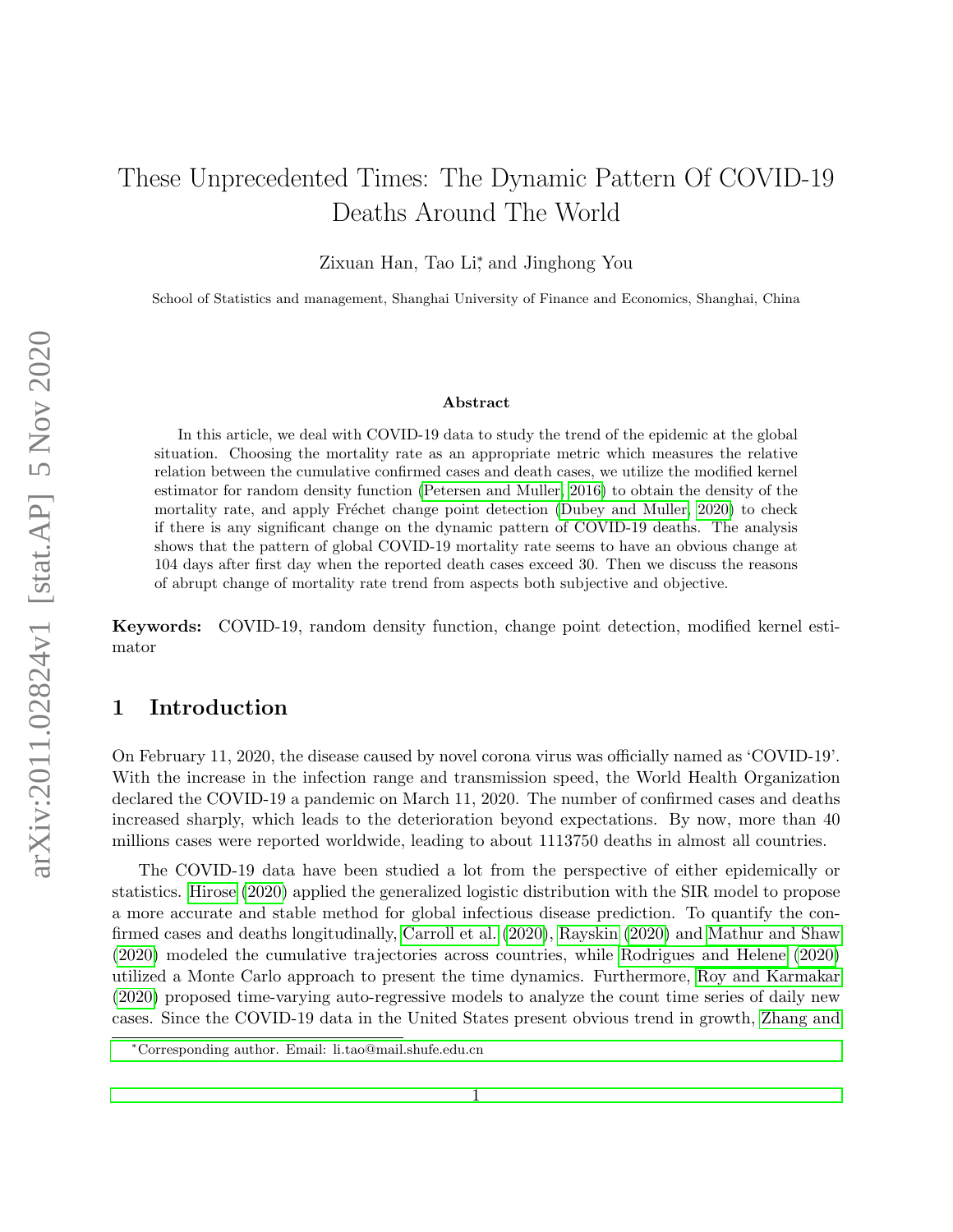[Lin](#page-17-3) [\(2020\)](#page-17-3) proposed a method based on the generalized k-means to group the state-level time series patterns for the outbreak in the country, [James and Menzies](#page-16-5) [\(2020\)](#page-16-5) introduced a flexible algorithm using trajectories to determine the second surge behavior of epidemic in each state, and [Tang et al.](#page-17-4) [\(2020\)](#page-17-4) used the functional principal component analysis to study the data in the United States and tried to make further forecasts.

As time goes by, the trends of global surge in both confirmed and death cases of the epidemic in the period seem to have an obvious change, which naturally motivates us to find a measure combining the information from both cases to present a relative change trend. It is important for WHO to know well changes in the trend and distributions of global COVID-19 related mortality rate. In this article, we study the dynamic pattern of COVID-19 by treating the daily country-level data as the observations of random density functions, and utilize Fréchet change-point detection [\(Dubey and Muller, 2020\)](#page-16-1) to infer the presence of change point of dynamic pattern of worldwide mortality rate density, and analyze the reason from both objective and subjective perspectives.

The rest of the article is organized as follows. In Section 2, we introduce the collection of COVID-19 data and make a clear description of the variables of interests. In Section 3, with the modified kernel type density estimator, we present the dynamic pattern of density function of mortality rate. In Section 4, with the methodology of change point detection for data of density functions, we present the change point of density functions of mortality rate, and try to analyze the reason to this phenomenon. A discussion follows in Section 5.

### 2 Data collection and description

Johns Hopkins University provides COVID-19 data worldwide, with a tracking map to present the global trend as well, which are publicly available at https://www.jhu.edu/. The raw data contains the daily confirmed and death cases for each country or region. In what follows, the daily cumulative confirmed and death cases can be obtained effortlessly. In this article, we focus on the mortality rate, which is defined as the number of daily cumulative death cases divided by the number of daily cumulative confirmed cases. The data set we have is the mortality rate of 189 countries for a period of 150 days from January 22, 2020 to September 1, 2020, each after the first date the country reports at least 30 death cases, which is defined as the origin of the time scale.

As an example, the histograms of mortality rate in 189 countries on the first and last two days are presented in Figure [1.](#page-2-0) From the figure we can see that all histograms are right-skewed. The densities on the first two days are quite similar and have a smaller mode than those on the last two days

Next, we utilize the modified kernel method [\(Petersen and Muller, 2016\)](#page-16-0) to estimate the density of the mortality rate, and Fréchet change point detection to check if there is any significant change on the pattern of COVID-19 mortality rate.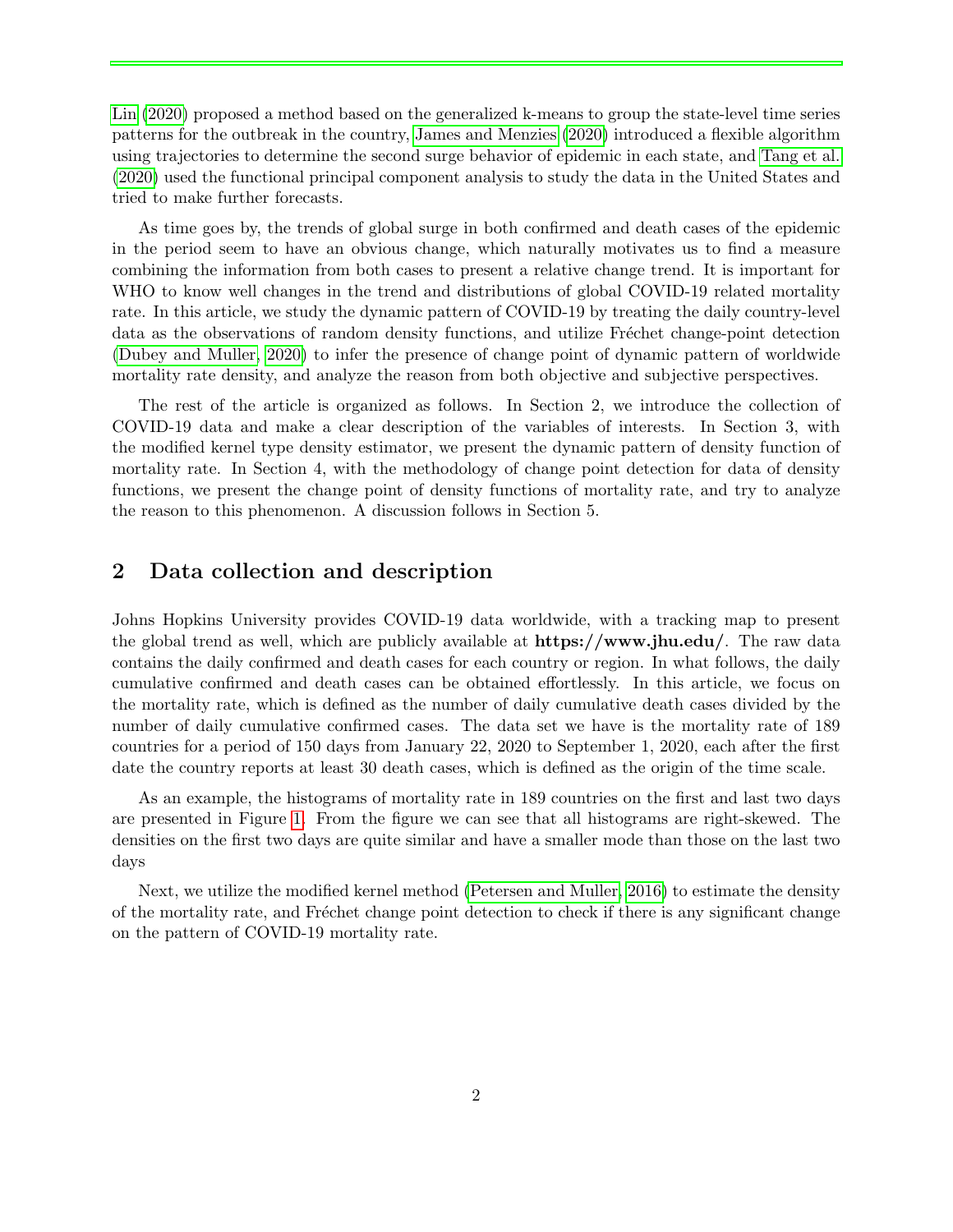

<span id="page-2-0"></span>Figure 1: The histograms of mortality rate in the first (Time Point=1,2) and last two days (Time Point=149,150) of COVID-19 data.

## 3 Dynamic pattern of density of mortality rate

#### 3.1 Methodology

Generally speaking, we assume that data consists of T random density functions  $f_1(x), \cdots, f_T(x)$ , which have common support  $S = [\alpha_1, \alpha_2]$ . However, in practice, we may just observe an *i.i.d.* sample instead of densities directly, which consists of data  $W_{t1}, \cdots, W_{tn_t}$ , generated from the random density  $f_t(x)$ ,  $t = 1, \dots, T$ . Under this circumstance, the information about each specific density can be acknowledged only through the observed random sample, therefore, these densities should be estimated at first.

Since the densities are supported on a compact intervals, the performance of standard kernel density estimators at the boundary may not be as well as expected. To rectify the boundary effects, [Petersen and Muller](#page-16-0) [\(2016\)](#page-16-0) proposed a modified density estimator of kernel type which satisfies the consistency properties in the space of density functions.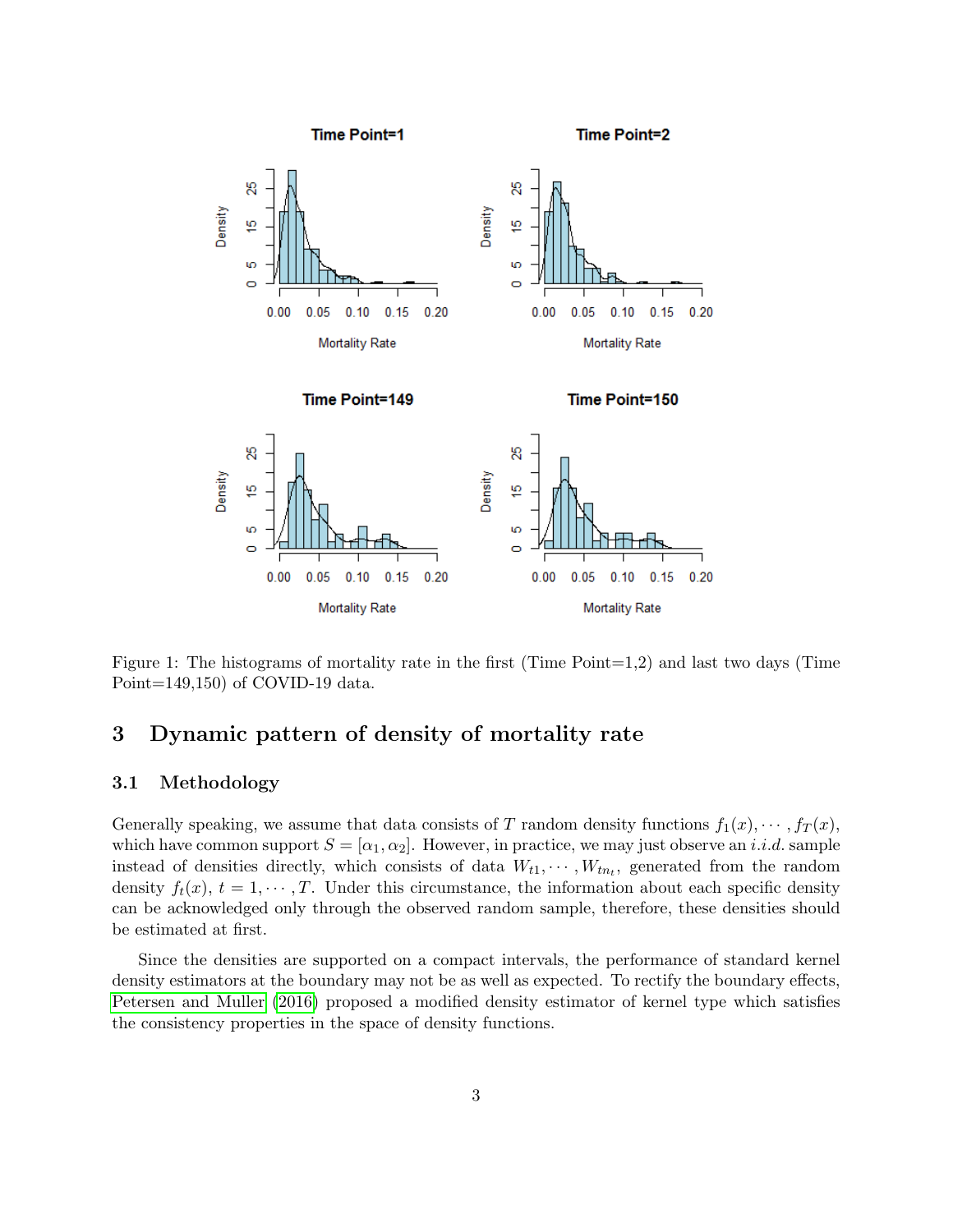Let  $f(x)$  be a continuous probability density function supported on S, without loss of generality, we take  $S = [0,1]$ , and K is the corresponding kernel with bandwidth  $h < 1/2$ . Here, the kernel K with bounded variation is symmetric of 0, satisfying the conditions that  $\int_0^1 K(u)du > 0$ ,  $\int_{\mathcal{R}}|u|\mathcal{K}(u)du, \int_{\mathcal{R}}\mathcal{K}^{2}(u)du$  and  $\int_{\mathcal{R}}|u|\mathcal{K}^{2}(u)du$  are finite. Let F be the class of univariate probability density function f, satisfying  $\int_{\mathcal{R}} u^2 f(u) du < \infty$ . Then for  $x \in [0, 1]$ , the modified kernel estimator of  $f \in \mathcal{F}$  from an *i.i.d.* sample  $W_1, \cdots, W_n \sim f$  is defined as

$$
\hat{f}(x) = \sum_{l=1}^{n} \mathcal{K}\left(\frac{x - W_l}{h}\right) w(x, h) / \sum_{l=1}^{n} \int_0^1 \mathcal{K}\left(\frac{y - W_l}{h}\right) w(y, h) dy,
$$
\n(1)

where the weight function  $w(x, h)$  is defined as follows:

$$
w(x,h) = \begin{cases} \left(\int_{-x/h}^{1} \mathcal{K}(u) du\right)^{-1}, & \text{for } x \in [0,h),\\ \left(\int_{-1}^{(1-x)/h} \mathcal{K}(u) du\right)^{-1}, & \text{for } x \in (1-h,1],\\ 1, & \text{otherwise.} \end{cases}
$$
(2)

#### 3.2 Dynamic pattern of density of mortality rate

For each time point t,  $t = 1, \dots, 150$ , the data set consists of  $n = 189$  country-level data as the observations from density function  $f_t$  of mortality rate.

Figure [2](#page-4-0) displays the density curves of mortality rate over the period of 150 days. From the figure, it is clear that there exists two different types of densities. To see if this abrupt change on distributions happen at a time point, Figure [3](#page-5-0) displays the densities in a three-dimensional space, adding the dimension of time scale. We can see from Figure [3](#page-5-0) that this change point does exist. Moreover, the distributions before the change point have a small mode with small variance, while the ones after the change point indicate that the mortality rates gradually tend to larger with large variability. At the first stage when the virus outbreaks, the performances of different countries are quite similar. But along with the different response and medical supplies to the pandemic, they demonstrates the different results, especially the proportion of countries with high mortality rate increases.

### 4 Change point detection for dynamic pattern

#### 4.1 Methodology

Change point detection is increasingly becoming an important tool in many fields, identifying whether there exists an abrupt change in a data sequence and determining its location. A lot of literatures on change point detection for univariate and multivariate data have been studied.

Nowadays, data consisting of random variables which cannot be considered as univariate or multivariate data arise commonly, indicating that the former approaches may no longer applicable to these data. To address this problem, further improvements have been developed in this area. [Peel and Clauset](#page-16-6) [\(2015\)](#page-16-6), [De Ridder et al.](#page-16-7) [\(2016\)](#page-16-7) and [Wang et al.](#page-17-5) [\(2018\)](#page-17-5) provided parametric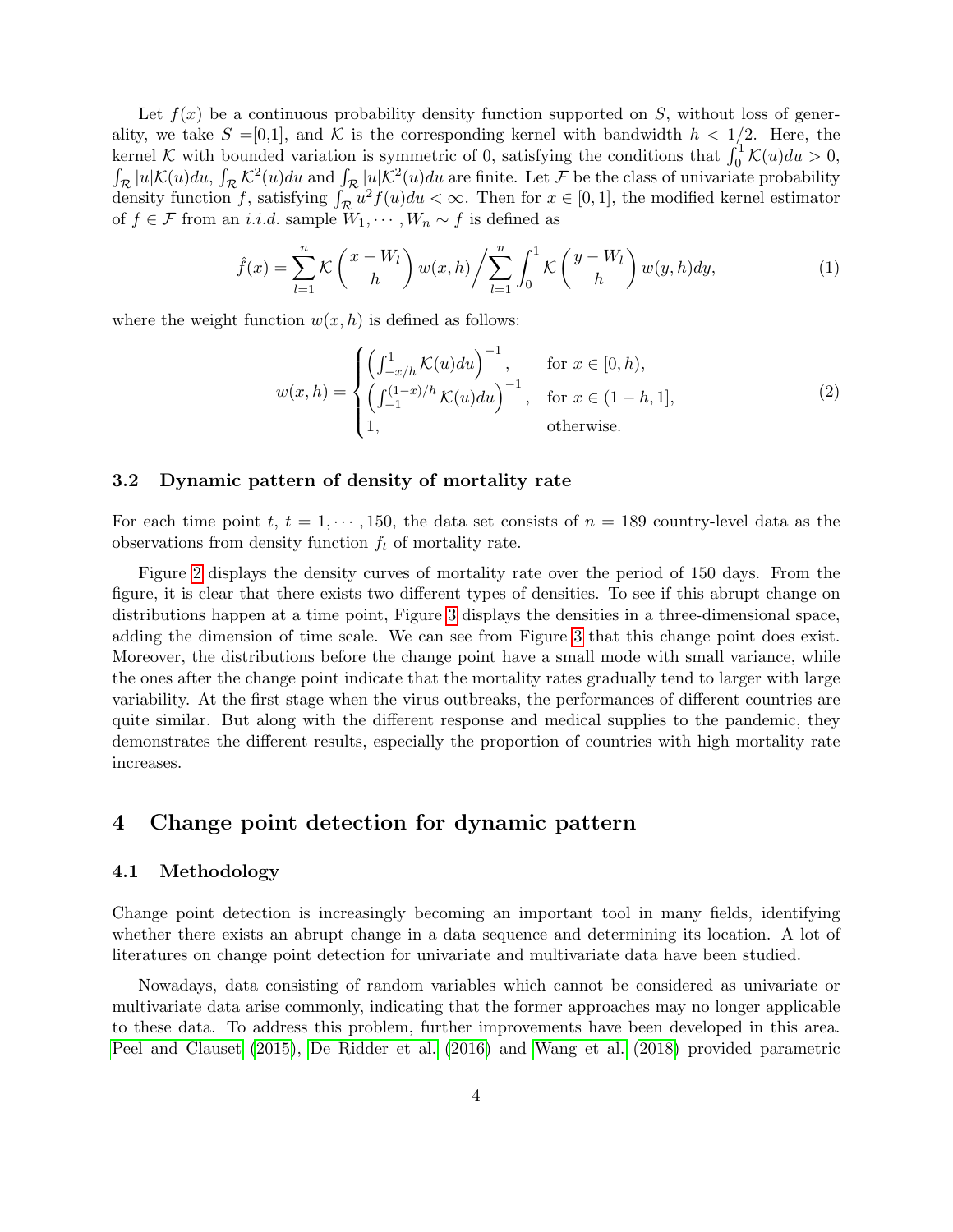

<span id="page-4-0"></span>Figure 2: Daily mortality rate distributions represented as density functions during the period from time point 1 to 150 for the COVID-19 data.

approaches in networks, [Takeuchi and Yamanishi](#page-17-6) [\(2006\)](#page-17-6) and [Kawahara et al.](#page-16-8) [\(2007\)](#page-16-8) for time series data, [Desobry et al.](#page-16-9) [\(2005\)](#page-16-9), [Arlot et al.](#page-15-0) [\(2012\)](#page-15-0) and [Garreau and Arlot](#page-16-10) [\(2018\)](#page-16-10) made detection using kernel density, [Kawahara and Sugiyama](#page-16-11) [\(2012\)](#page-16-11) with density-ratio estimation, [Moskvina and](#page-16-12) [Zhigljavsky](#page-16-12) [\(2003\)](#page-16-12) utilized sigular-spectrum analysis, [Chen and Zhang](#page-16-13) [\(2015\)](#page-16-13), [Chen and Friedman](#page-16-14) [\(2017\)](#page-16-14) and [Chu and Chen](#page-16-15) [\(2019\)](#page-16-15) proposed graph-based approaches. However, all of the methods mentioned above own their limits and constraints to be applied to a general metric space. To solve this problem, [Dubey and Muller](#page-16-1) [\(2020\)](#page-16-1) introduced a method of change points detection for independent data sequence taking values in a general metric space.

The method proposed by [Dubey and Muller](#page-16-1) [\(2020\)](#page-16-1) is based on the main ideas of the two sample test for random objects introduced in [Chen and Friedman](#page-16-14) [\(2017\)](#page-16-14), presenting the difference in Fréchet means or Fréchet variance [\(Petersen and Muller, 2019\)](#page-16-16) for sample of data taking values in a general metric space. Specifically, it utilizes the Fréchet means and Fréchet variance before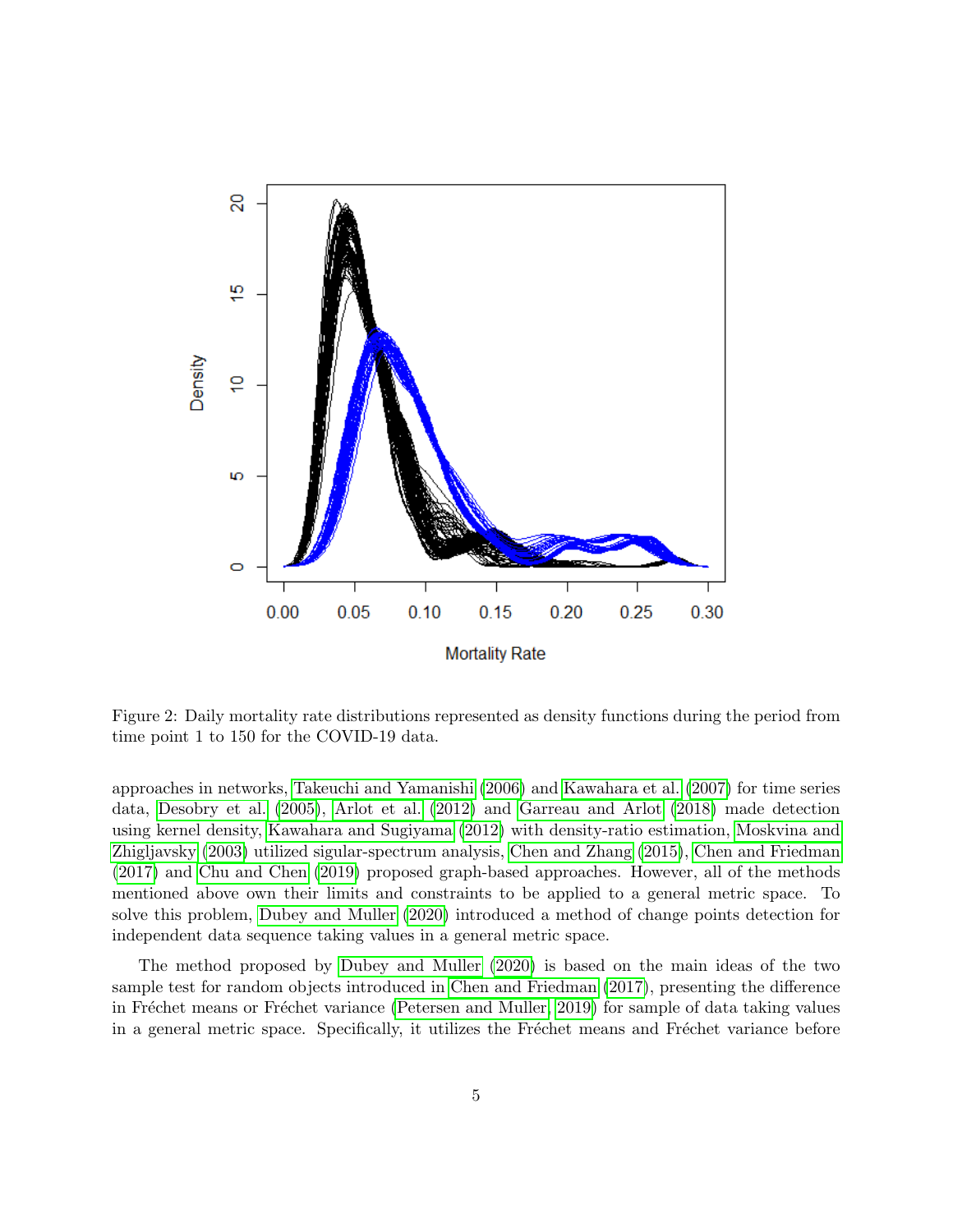

<span id="page-5-0"></span>Figure 3: Time-dynamic daily mortality rate distributions represented as density functions during the period from time point 1 to 150 for the COVID-19 data.

and after the change point to provide a test for the presence and obtain the estimation of locations.

Let  $Y_1, \dots, Y_n$  be a sequence data values in a metric space  $(\Omega, \mathcal{D})$ , given  $k, 0 < k < 1$ , suppose the location of the change point is at  $[nk]$ , then we partition the data sequence into two segments, indicating  $Y_1, \dots, Y_{[nk]} \sim F_1$  and  $Y_{[nk]+1}, \dots, Y_n \sim F_2$ . Denote  $\mu_1$  and  $\mu_2$  be the Fréchet mean of  $F_1$  and  $F_2$ , respectively, defined as

$$
\mu_1 = \underset{w \in \Omega}{\arg \min} E_1(d^2(Y, w)), Y \sim F_1, \quad \mu_2 = \underset{w \in \Omega}{\arg \min} E_2(d^2(Y, w)), Y \sim F_2,\tag{3}
$$

and the corresponding Fréchet variance are defined as

$$
V_1 = \min_{w \in \Omega} E_1(d^2(Y, w)), Y \sim F_1, \quad V_2 = \min_{w \in \Omega} E_2(d^2(Y, w)), Y \sim F_2,
$$
\n(4)

where  $E_1(\cdot)$  and  $E_2(\cdot)$  are the expectations with respect to  $F_1$  and  $F_2$  respectively.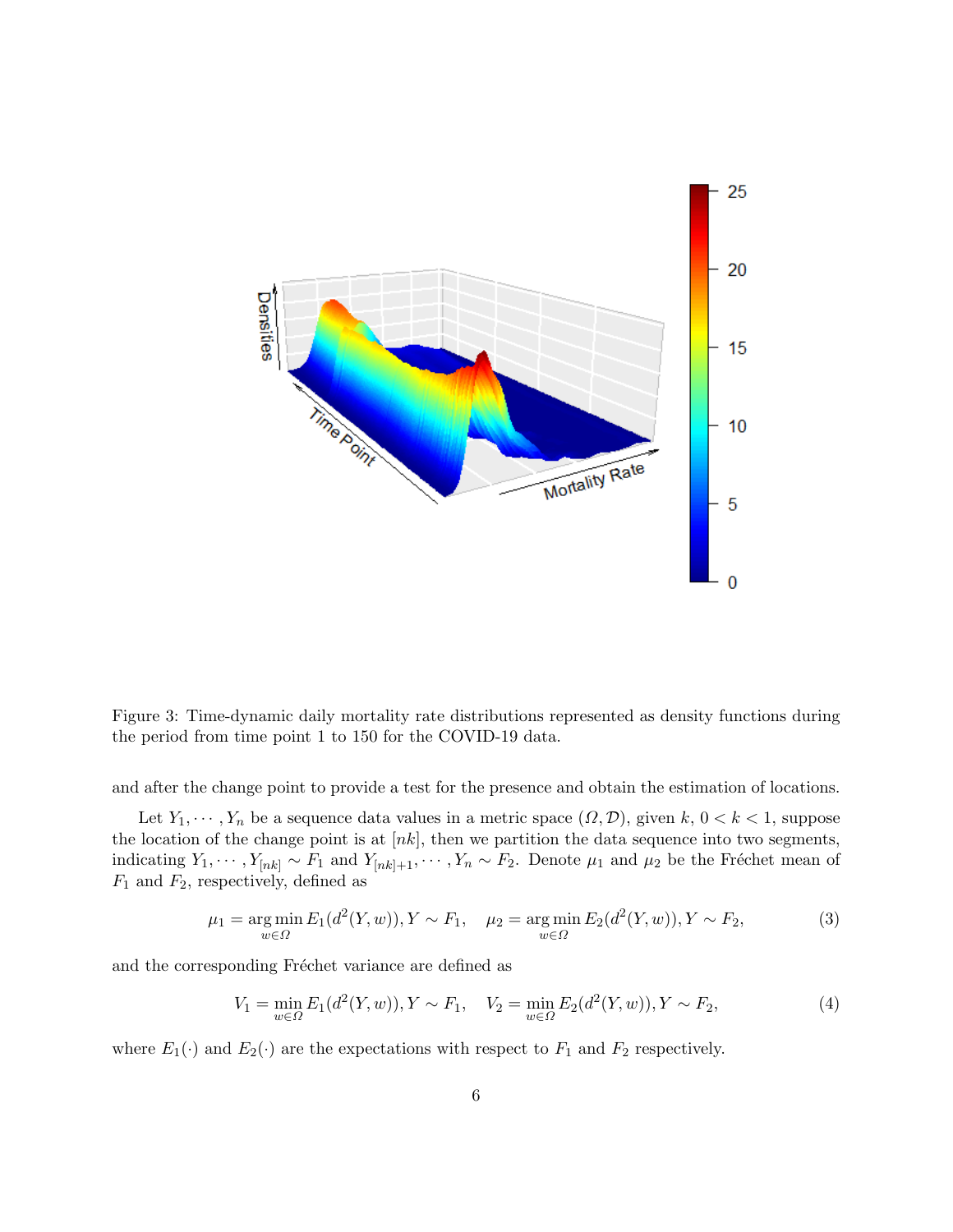Then, the detection of change point is to determine whether the segments differ or not, meaningfully, whether  $\mu_1 = \mu_2$  and  $V_1 = V_2$ , yielding the judgment of  $F_1 = F_2$ . Since computation of Fréchet mean and variance both need a minimum number of observations, then set k in  $I_c = [c, 1-c] \subset [0,1]$ for some  $c > 0$ . Therefore, the test of change point and the statistic can be designed and constructed based on the estimated Fréchet mean and variance. Detailed discussion is refer to [Dubey and Muller](#page-16-1) [\(2020\)](#page-16-1).

In this article, we apply this method to data which consists of density functions. Under this circumstance, we use metric  $d_w$  to replace d. First begin with a simple definition of Wasserstein metric  $d_w$ . Let F be the class of univariate probability density functions denoted before. For  $f, g \in \mathcal{F}, F, G$  are the cumulative distribution functions of f and g respectively,  $Q_f$  and  $Q_g$  are the corresponding quantile distribution functions. Then the Wasserstein-2 distance between these two distributions is defined as

$$
d_w^2(f,g) = \int_0^1 (Q_f(t) - Q_g(t))^2 dt.
$$
\n(5)

Denote  $f_1, \dots, f_n$  be a data sequence of probability density functions in  $\mathcal{F}$ , change point occurs at [nk],  $k \in I_c$ , then the estimated Fréchet mean and variance of the data before the change point are defined as

$$
\hat{\mu_1} = \underset{f \in \mathcal{F}}{\arg \min} \frac{1}{[nk]} \sum_{i=1}^{[nk]} d_w^2(f_i, f), \quad \hat{V_1} = \frac{1}{[nk]} \sum_{i=1}^{[nk]} d_w^2(f_i, \hat{\mu_1}), \tag{6}
$$

and similar computation for data after the change point, i.e.,

$$
\hat{\mu_2} = \underset{f \in \mathcal{F}}{\arg \min} \frac{1}{n - [nk]} \sum_{i=[nk]+1}^n d_w^2(f_i, f), \quad \hat{V_2} = \frac{1}{n - [nk]} \sum_{i=[nk]+1}^n d_w^2(f_i, \hat{\mu_2}). \tag{7}
$$

Next, define contaminated Fréchet variance[\(Dubey and Muller](#page-16-1)  $(2020)$ ) by replacing the Fréchet mean with another one from complementary segment, namely,

$$
\hat{V}_1^c = \frac{1}{[nk]} \sum_{i=1}^{[nk]} d_w^2(f_i, \hat{\mu}_2), \quad \hat{V}_2^c = \frac{1}{n - [nk]} \sum_{i=[nk]+1}^n d_w^2(f_i, \hat{\mu}_1).
$$
\n(8)

Meanwhile, define

$$
\hat{\sigma}^2 = \frac{1}{n} \sum_{i=1}^n d_w^4(f_i, \hat{\mu}) - \hat{V}, \qquad (9)
$$

where

$$
\hat{\mu} = \underset{f \in \mathcal{F}}{\arg \min} \frac{1}{n} \sum_{i=1}^{n} d_w^2(f_i, f), \quad \hat{V} = \frac{1}{n} \sum_{i=1}^{n} d_w^2(f_i, \hat{\mu}). \tag{10}
$$

Then, for  $k \in I_c$ , the proposed test statistic is constructed as

$$
T_n(k) = \frac{k(1-k)}{\hat{\sigma}^2} \{ (\hat{V}_1 - \hat{V}_2)^2 + (\hat{V}_1^c - \hat{V}_1 + \hat{V}_2^c - \hat{V}_2)^2 \},\tag{11}
$$

which is considered as a function of  $k$ .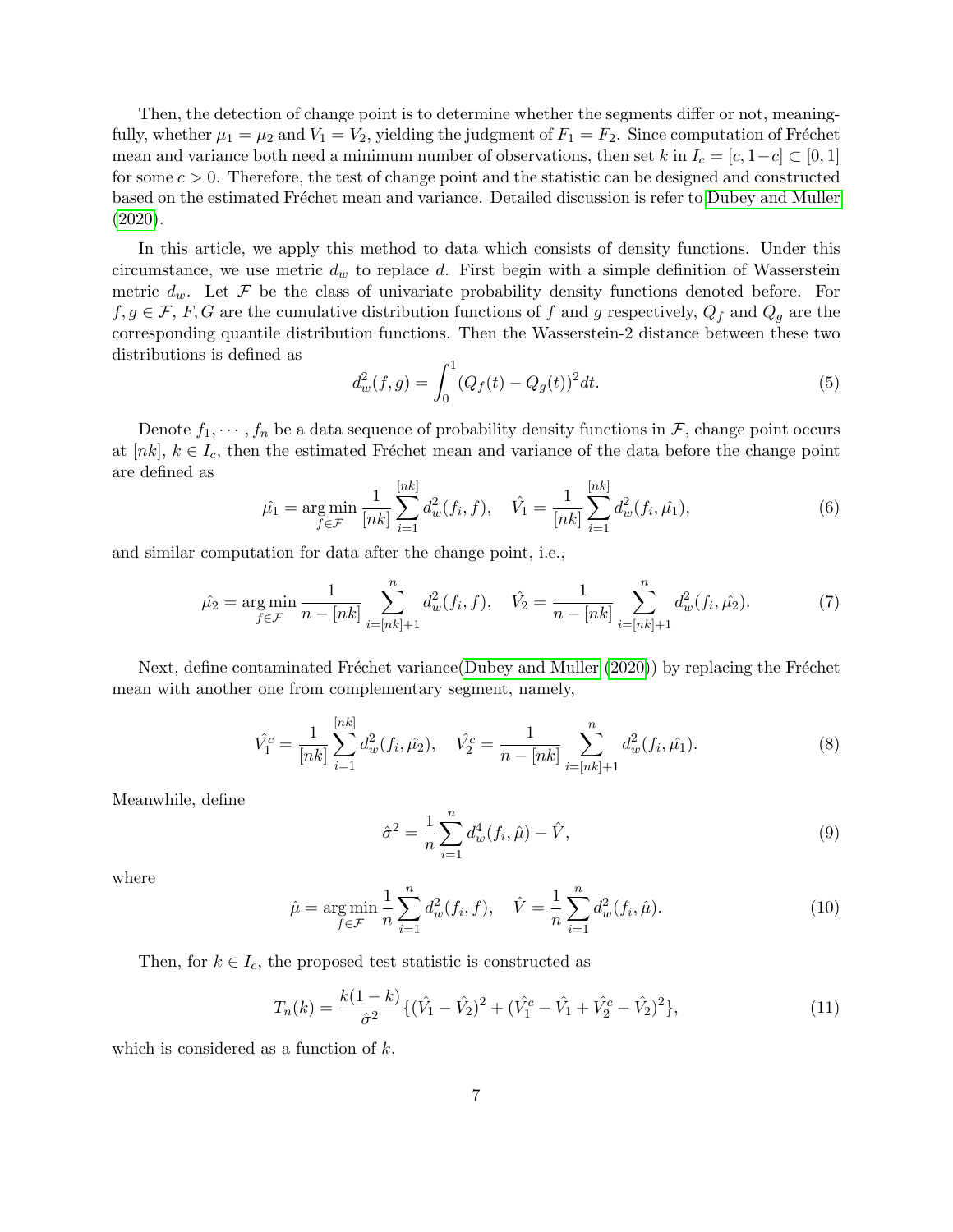In the above equation, it is natural to consider  $\hat{V}_1^c - \hat{V}_1$  and  $\hat{V}_2^c - \hat{V}_2$  as the between group variance of two segments, thus, under the hypothesis that change point exists in the sequence,  $\hat{V}_1^c - \hat{V}_1$  and  $\hat{V_2^c} - \hat{V_2}$  will no longer be small, and the absolute value of difference  $|\hat{V_1} - \hat{V_2}|$  is expected to be large. Therefore, the statistic  $T_n(k)$  incorporates both differences in Fréchet means and Fréchet variance of data segments for change point detection. Namely, change point is the location which maximizes the above differences. More detailed theoretical results are provided in [Dubey and Muller](#page-16-1) [\(2020\)](#page-16-1).

#### 4.2 Change point detection for dynamic pattern

For the mortality rate data, we apply the change point detection method based on the Fréchet variance of density functions, with time point be the index for the sequence of distributions. Figure [4](#page-8-0) presents the result of test statistic  $T_n(k)$ , indicating that there indeed exists a change point in the data, which maximizes the differences between segments before and after this location. The estimated location of change point is time point 104. To have a comprehensive understanding, Figure [5](#page-9-0) shows the estimated Fréchet means of distributions before and after time point 104. The clear differences between two curves in both location and scale from the figure also serve as the evidence of the presence of change point.

Since we have detected the presence of change point and determine the location, it is natural to figure out the possible factors that may affect and cause the abrupt change. In fact, time point 104 is about three and a half months after the date when death cases exceeded 30 for the first time in each country. During the first three and a half months, the mortality rates clustered at smaller values due to various reasons. For one thing, many countries and governments paid no or little attention on the infectious capacity and transmission speed of the virus, and too confident about their own public health systems and medical technology, combining with the expensive cost for test which should be undertaken by patients themselves, leading to the inadequate number of tests seriously. On the other hand, owing to the limited level of medical service conditions, some countries and regions were unable to provide enough tests for corona virus timely, yielding the small screening scale for potential patients. The reasons discussed above may all contribute to the epidemic situation, however, it seems that some unrevealed factors may exist for spread and infection of virus in large scale in a short time, leading to the outbreak of corona virus all over the world.

To show the change of time trend of mortality rate before and after 104 days in detail, we select some countries from different continents and draw the time series of mortality rate in each selected country in Figures [6-](#page-10-0)[12.](#page-14-0) We can see that at the first stage, the mortality rate curves in most countries have the pattern of climbing up; some countries climb up first and then get stable; and few countries has the pattern of declining. But at the second stage, the performances are quite different among all selected countries. Some countries are still climbing such as Australia, Saudi Arabia, South Africa and so on; some countries get little change such as China, Italy and so on; some countries have a pattern of declining such as Dominica, United State, Japan and so on. Besides, we can that some European countries have surprising high mortality rate such as France, United Kingdom, Hungary and Italy. To make an overall evaluation on the performance of mortality rate among different continents, Figure [13](#page-15-1) depicts the time series of overall mortality rate in each continent. It is clear that the mortality in Europe is much higher than the others.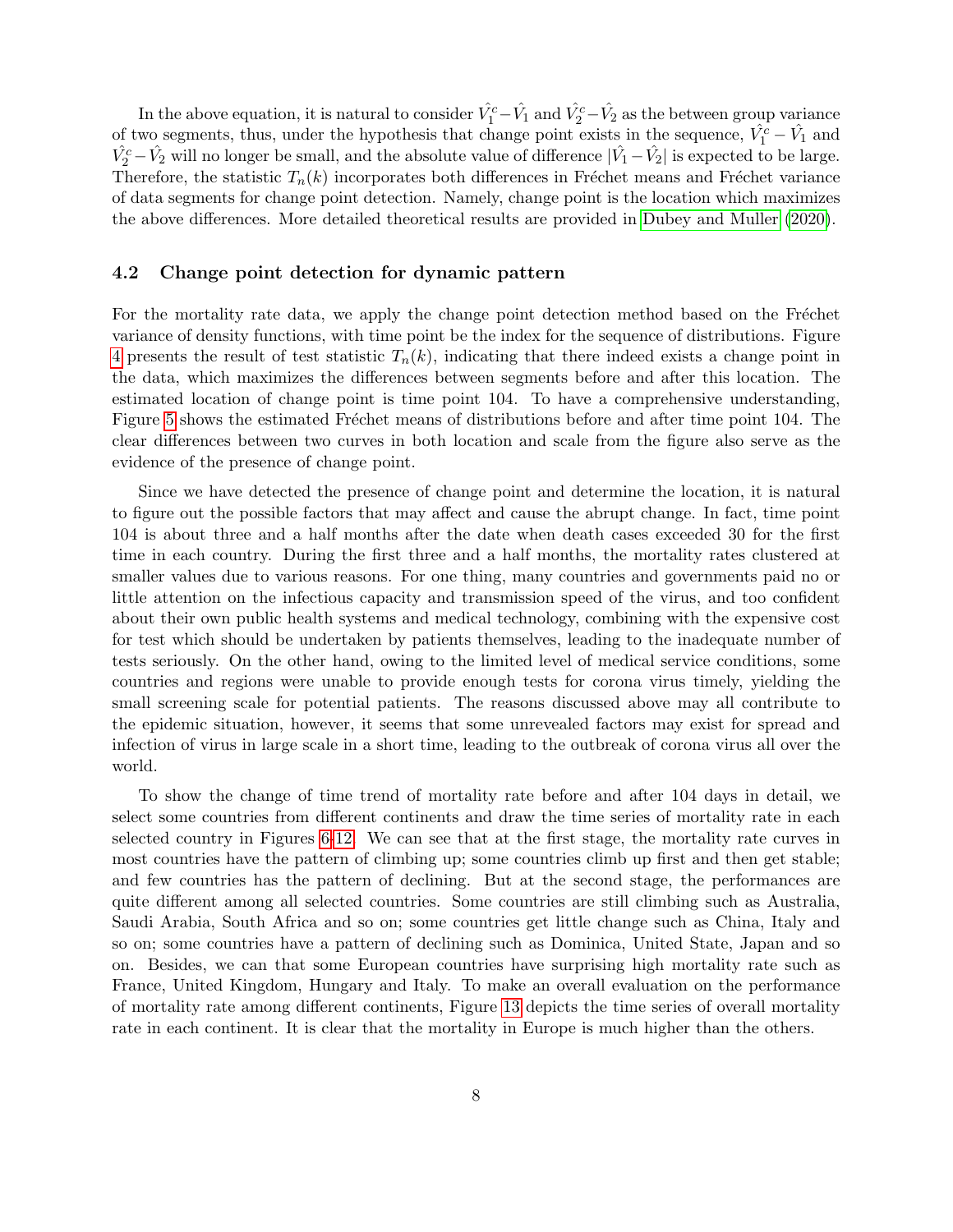

<span id="page-8-0"></span>Figure 4: The function of test statistic  $T_n(k)$ . The dotted line indicates the estimated location of change point at point 104.

To further study the dynamic pattern of COVID-19 deaths, with the estimation of the density functions of mortality rate, we calculate the proportion of different continents in all countries whose mortality rate is smaller than 5 or 10 percentile or larger than 90 or 95 percentile of the mortality rate distribution for each day, and take the average of the proportion for the first 104 days and the last 46 days. The result is presented by Table [1.](#page-15-2) From the table and Figure [13,](#page-15-1) we can see that the countries with high mortality rate  $(> 90$  percentile or 95 percentile) mostly come from Europe no matter at the first stage (first 104 days) or the second stage (last 46 days). Moreover, the proportion of Europe in high mortality rate increases rapidly from the first stage to the second stage. Obviously, compared with the other countries, the emergency measure taken by European countries to the virus is not good enough to contain the disease. The proportion of North America in high mortality also has a slightly increase from the first stage to the second stage. At the first stage, Asia and Africa also account for the big proportion of high mortality rate. But different from the European, their proportions at the second stage decrease rapidly, especially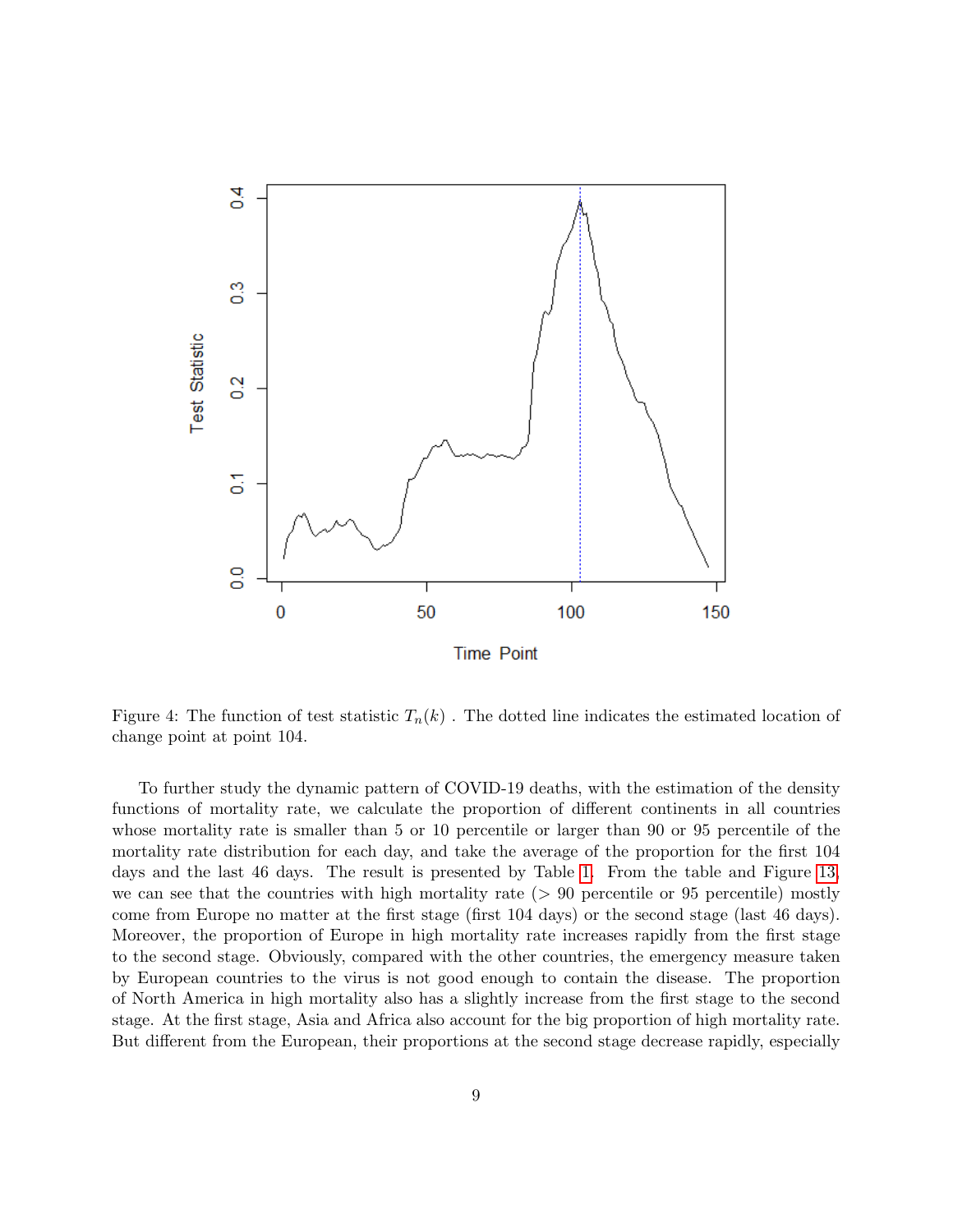

<span id="page-9-0"></span>Figure 5: Estimated Fréchet mean densities of mortality rate before (blue) and after (red) the estimated change point 104 for COVID-19 death data.

the proportion of Asia at the second stage is near zero. Such big reduce of proportions may attribute to the powerful prevention measures and effective treatments discussed before. On the other hand, for the significant increase in Europe and North America, a research report announced by Brazil's Oswaldo Cruz Foundation in June may provide some explanations. In the report, the genetic studies of the new corona virus were compared with genetic map of new corona virus from all over the world preserved in the Global Initiative of Sharing All Influenza Data(GISAID), indicating that the new corona virus prevalent in Brazil was similar to samples from Europe, North America and Oceania. Later on July 2, a global research combining the achievements of several research institutions in the United States and the United Kingdom was conducted, according to CNN reports. The team collected corona virus samples from clinical patients in Europe and the United States and sequenced the genome, stating that the virus strain of type D first appeared in Europe and America had gene mutation. The infectivity of new mutant virus, which was named virus strain of type G, was three to nine times higher than that of the original one due to faster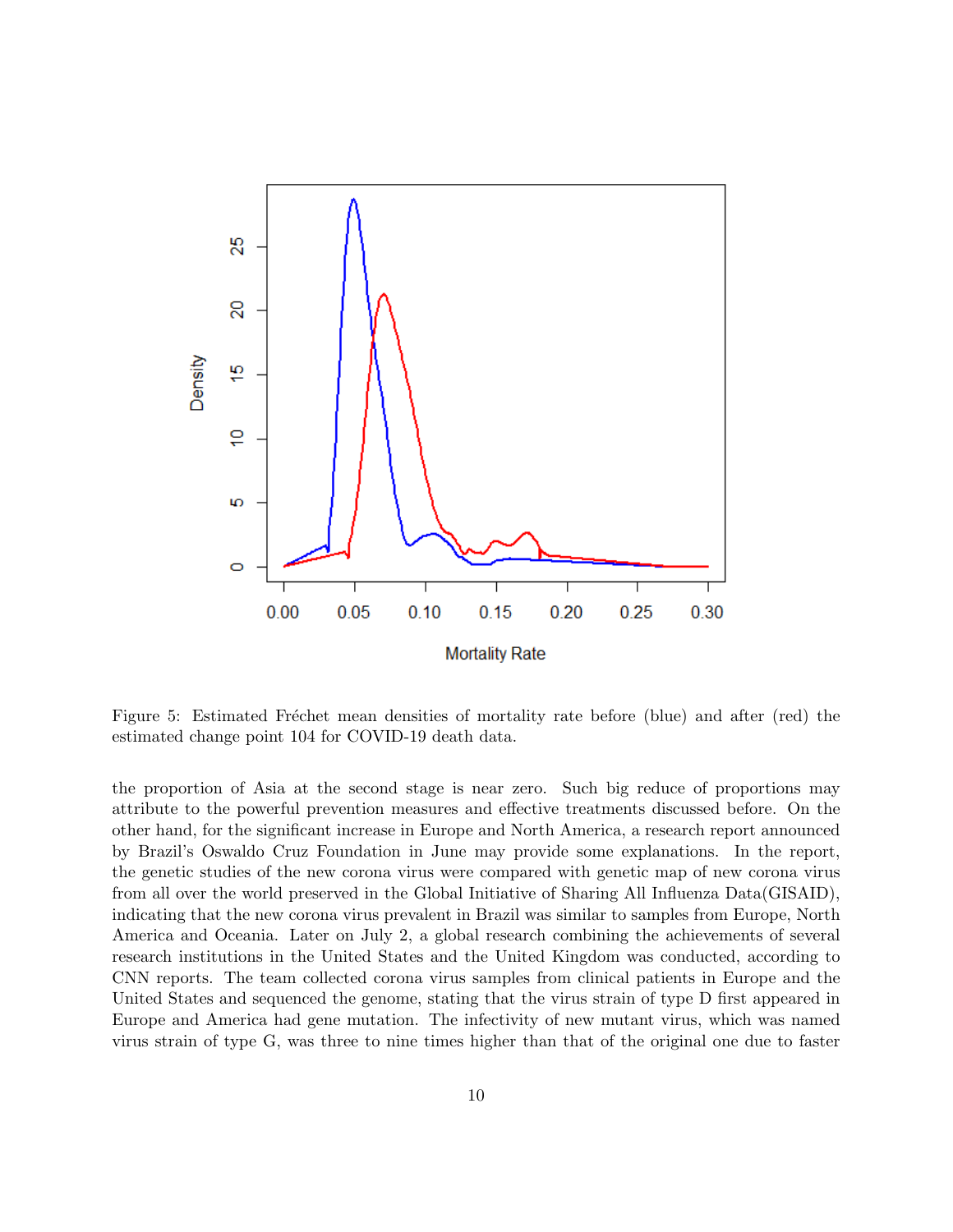

<span id="page-10-0"></span>Figure 6: Time series of mortality rate in several North American countries.



Figure 7: Time series of mortality rate in several South American countries.

reproduction in the upper respiratory tract as note and throat, and had completely replaced the primary strain, becoming the main cause of disease in Europe and America at present. Moreover, some European countries have relaxed management after the prevention measures have achieved initial results, leading to signs of a rebound in epidemic situations. To avoid this phenomenon, governments called for strong control measures again, which triggered the massive demonstrations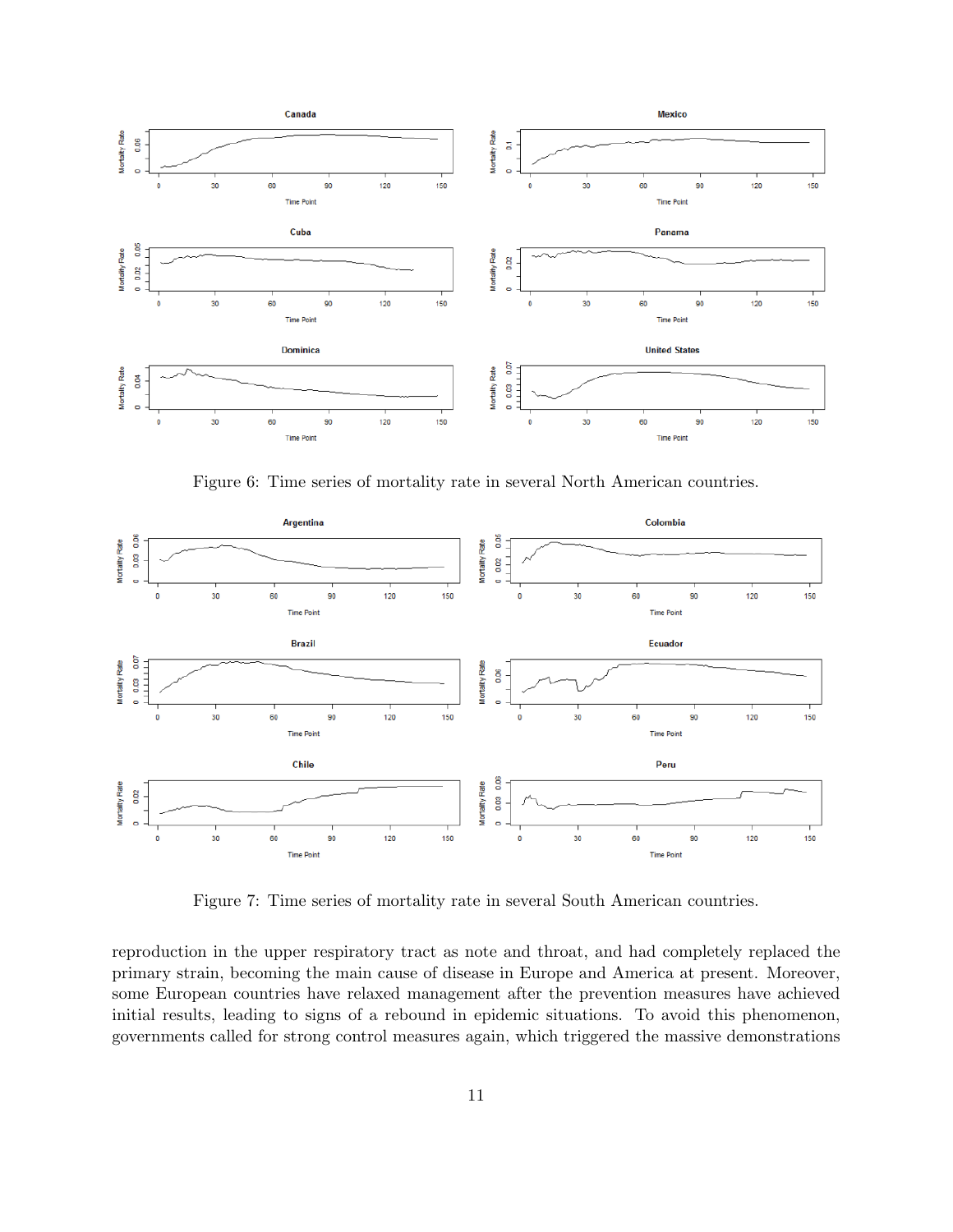

Figure 8: Time series of mortality rate in several European countries.

against the pandemic, providing opportunities for the rapid spread of the virus among the dense crowd. Meanwhile, the lack of medical supplies, the overrun hospitals and the ineffective measures of epidemic prevention in some countries also further aggravated the situations. Therefore, all these complicated aspects discussed above formed the abrupt change in the global mortality rate.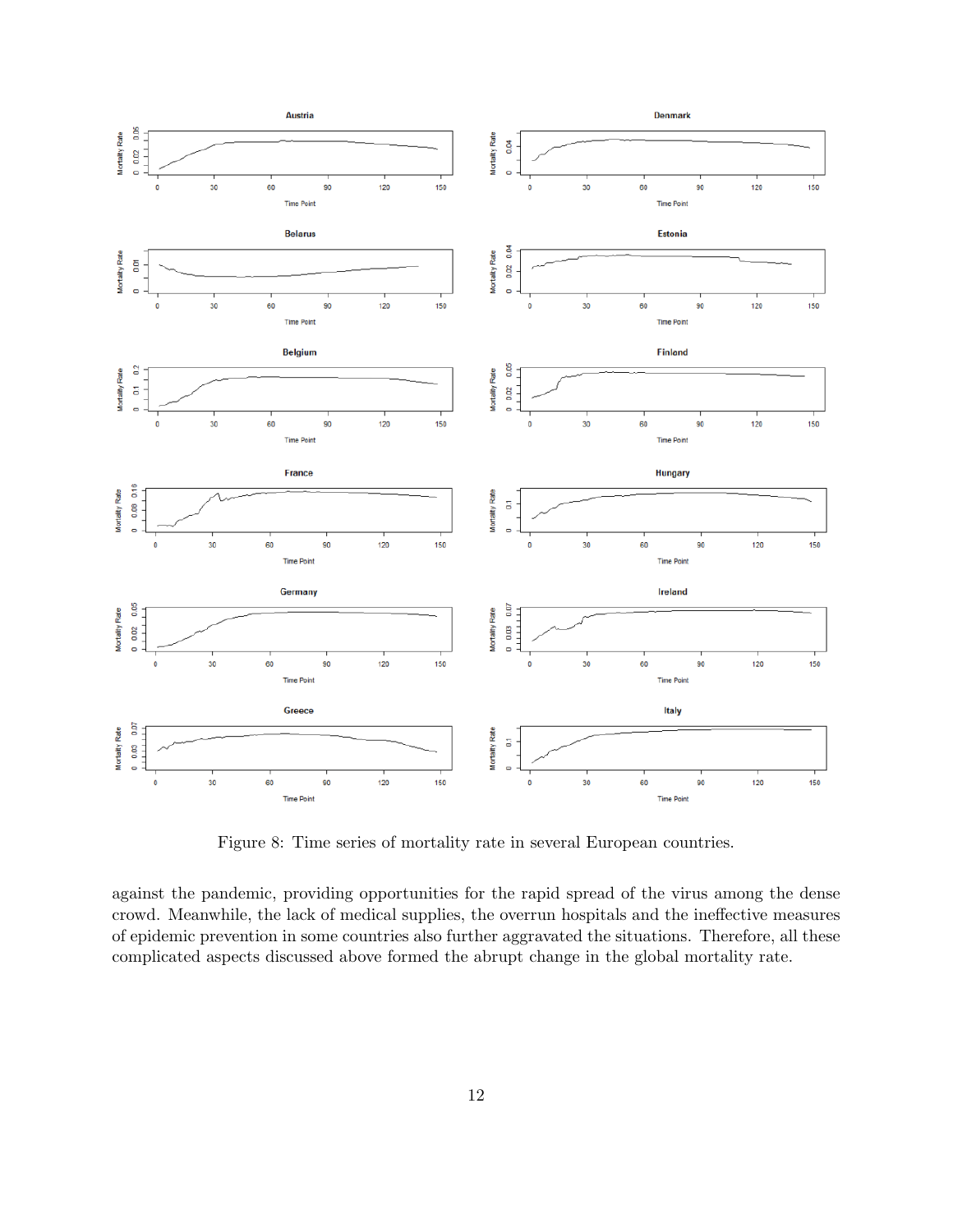

Figure 9: Time series of mortality rate in several European countries(continued).

## 5 Discussion

In this article, we deal with COVID-19 data to study the trend of the epidemic at the global situation. We Choose the mortality rate as an appropriate metric which measures the relative relation between the cumulative confirmed cases and death cases. The significant growth in the mortality rate in a short period motivates us to detect whether the trend of mortality rate changes. From the time-dynamic of density of mortality rate, we find that the mode of trend seems to have an obvious change at 78 days after first day when the reported death cases exceed 30. Then we discuss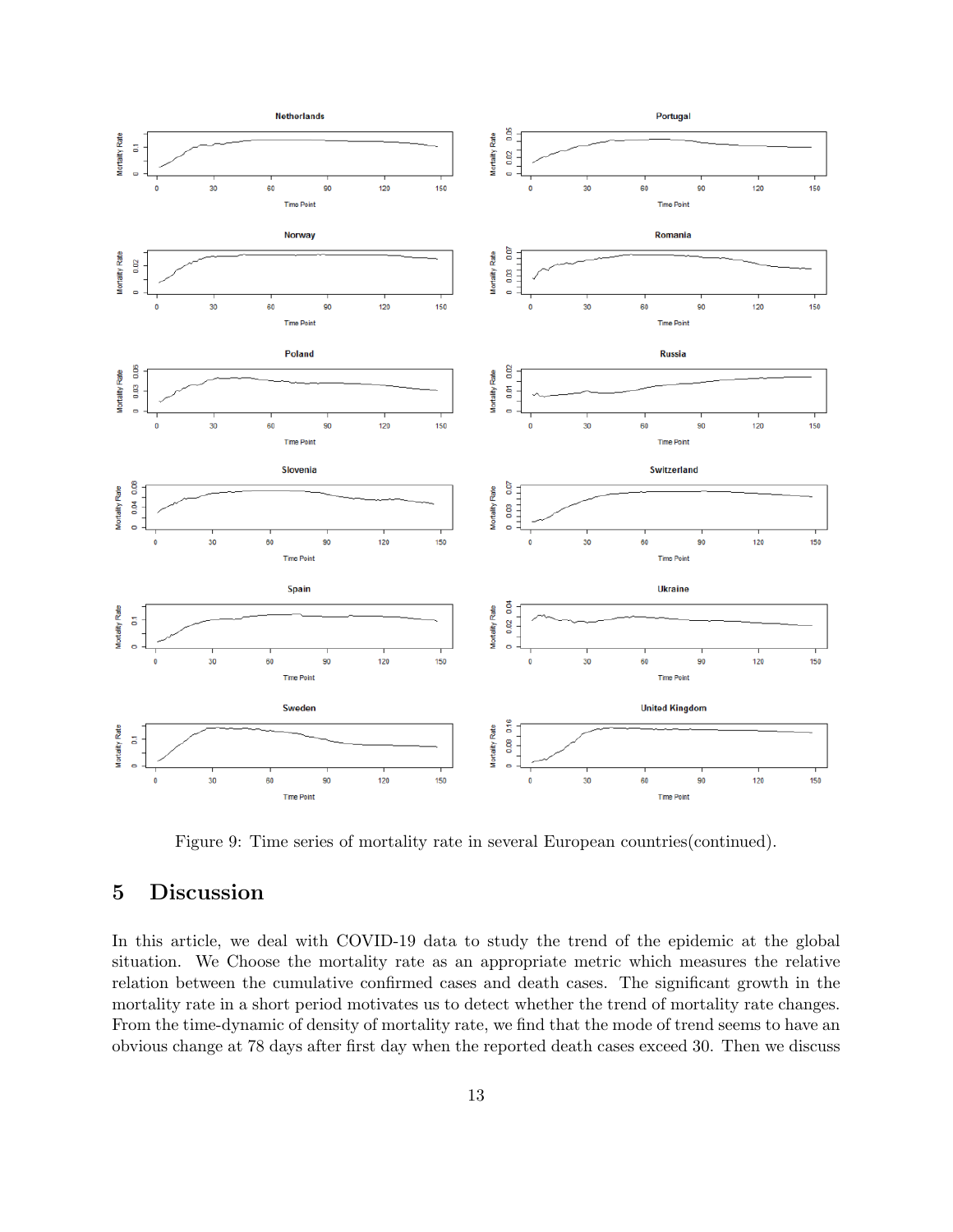

Figure 10: Time series of mortality rate in several Asian countries.

the reasons of abrupt change of mortality rate trend from aspects both subjective and objective. The discussion indicates that various factors impose impacts on the epidemic situation, including the policies and measures each country and region adopted for prevention before and after, with the social impacts caused by them, the medical conditions and services in countries with different levels of development, and more importantly, the mutation of virus strain itself.

Further analysis work can be conducted on the COVID-19 data. Since from the discussion of the global corona virus situation, some countries occupy important positions to affect the change of overall trend. Though many governments have made great efforts to control the pandemic in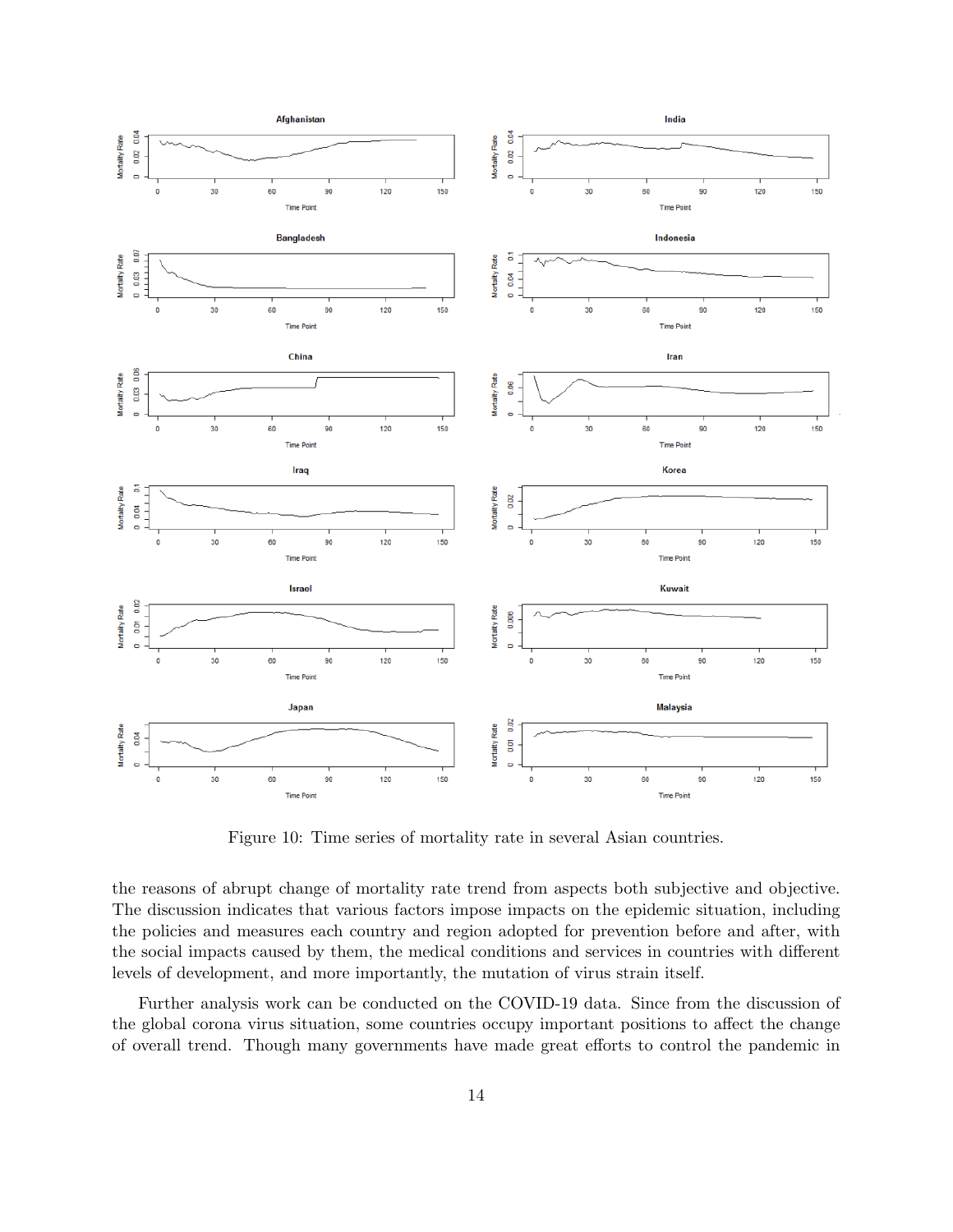

Figure 11: Time series of mortality rate in several Asian and Oceania countries.



<span id="page-14-0"></span>Figure 12: Time series of mortality rate in several African countries.

their countries, the rapid deterioration of corona virus in some North American and European countries still made the global situation less optimistic. Therefore, it is natural to make further investigations including the epidemic trends in these representative countries and regions with their potential factors, and comparison with the global situation, or other countries with better control of situations.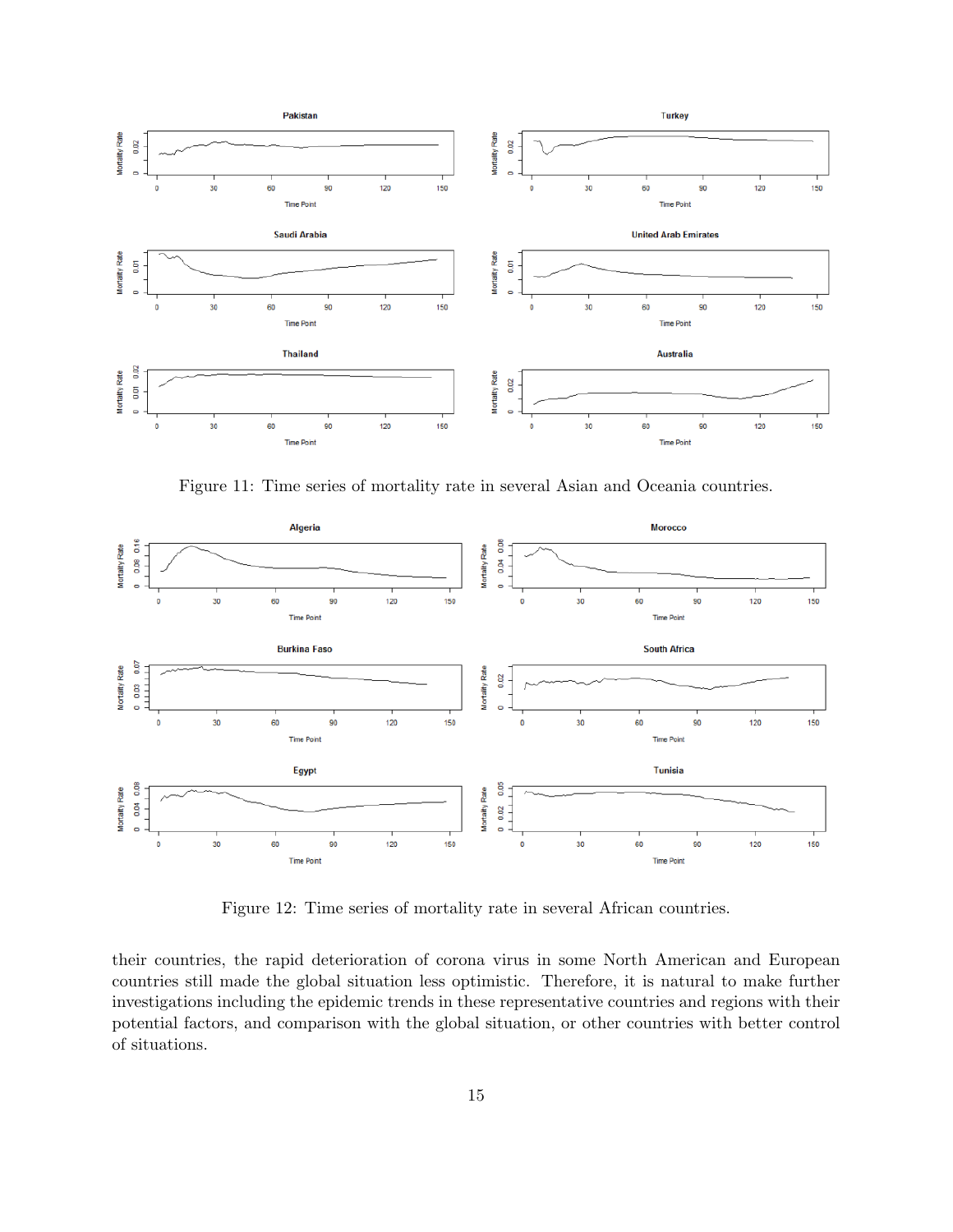

<span id="page-15-2"></span><span id="page-15-1"></span>Figure 13: Time series of mortality rate in different continents.

Table 1: Averaged proportion of several continents at different quantiles of mortality rate before and after time point 78 (the number in the parenthesis is the number of countries included in the data set )

|                      | $5\%$    |              | $10\%$  |              | $90\%$  |              | 95%     |        |
|----------------------|----------|--------------|---------|--------------|---------|--------------|---------|--------|
| Content              | be f ore | <i>after</i> | be fore | <i>after</i> | be fore | <i>after</i> | be fore | after  |
| North America $(17)$ | 0.0796   | 0.0943       | 0.0705  | 0.0890       | 0.0973  | 0.1022       | 0.0839  | 0.1103 |
| South America $(12)$ | 0.1246   | 0.0766       | 0.1263  | 0.0731       | 0.0987  | 0.0534       | 0.1023  | 0.0479 |
| Europe(51)           | 0.0642   | 0.1409       | 0.0654  | 0.1468       | 0.4376  | 0.7935       | 0.4449  | 0.8162 |
| $\text{Asia}(42)$    | 0.1886   | 0.2476       | 0.1918  | 0.2709       | 0.1294  | 0.0023       | 0.1220  | 0.0000 |
| Oceania(18)          | 0.0182   | 0.0033       | 0.0196  | 0.0094       | 0.0000  | 0.0000       | 0.0000  | 0.0000 |
| $A$ frica $(49)$     | 0.5248   | 0.4373       | 0.5264  | 0.4108       | 0.2370  | 0.0486       | 0.2468  | 0.0256 |

## References

<span id="page-15-0"></span>Arlot, S., Celisse, A., and Harchaoui, Z. (2012). Kernel change-point detection. arXiv preprint. [arXiv:1202.38786.](http://arxiv.org/abs/1202.38786)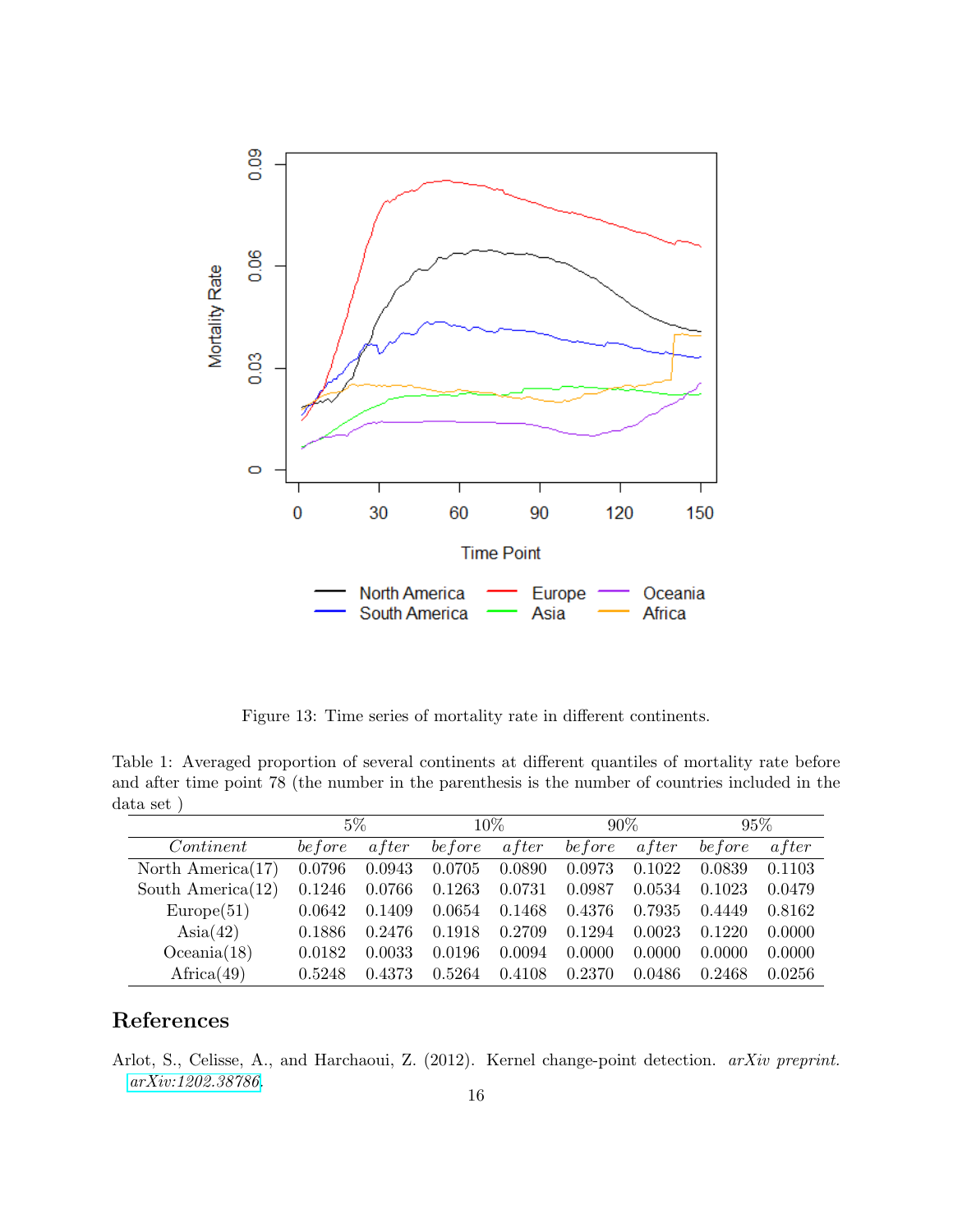<span id="page-16-3"></span>Carroll, C., Bhattacharjee, B., and Chen, Y. e. (2020). Time dynamics of covid-19. medRxiv.

- <span id="page-16-14"></span>Chen, H. and Friedman, J. H. (2017). A new graph-based two-sample test for multivariate and object data. Journal of the American Statistical Association, 112:397–409.
- <span id="page-16-13"></span>Chen, H. and Zhang, N. (2015). Graph-basd change-point detection. The Annals of Statistics, 43:139–176.
- <span id="page-16-15"></span>Chu, L. and Chen, H. (2019). Asymptotic distribution-free change-point detection for multivariate and non-euclidean data. The Annals of Statistics, 47:382–414.
- <span id="page-16-7"></span>De Ridder, S., Vandermarliere, B., and Rycebusch, J. (2016). Detection and localization of change points in temporal networks with the aid of stochastic block models. Journal of Statistical Mechanics: Theory and Experiment, 113302.
- <span id="page-16-9"></span>Desobry, F., Davy, M., and Doncarli, C. (2005). An online kernel change detection algorithm. IEEE Transactions on Signal Processing, 53(8):2961–2974.
- <span id="page-16-1"></span>Dubey, P. and Muller, H. G. (2020). Fréchet change-point detection. The Annals of Statisics(to appear).
- <span id="page-16-10"></span>Garreau, D. and Arlot, S. (2018). Consistent change-point detection with kernels. Electroic Journal of Statistics, 12:4440–4486.
- <span id="page-16-2"></span>Hirose, H. (2020). A relationship between sir model and generalized logistic distribution with applications to sars and covid-19. arXiv preprint. [arXiv:2009.09653](http://arxiv.org/abs/2009.09653).
- <span id="page-16-5"></span>James, N. and Menzies, M. (2020). Covid-19 in the united states:trajectories and second surge behavior. arXiv preprint. [arXiv:2008.02068](http://arxiv.org/abs/2008.02068).
- <span id="page-16-11"></span>Kawahara, Y. and Sugiyama, M. (2012). Sequential change-point detection based on direct densityratio estimation. Statistical Analysis and Data Mining, 5(2):114–127.
- <span id="page-16-8"></span>Kawahara, Y., Yairi, T., and Machida, k. (2007). Change-point detection in time-series data based on subspace identification. In: Proceedings of the 7th IEEE International Conference on Data Mining, 559-564.
- <span id="page-16-4"></span>Mathur, N. and Shaw, G. (2020). An empirical model on the dynamics of covid-19 spread in human population. arXiv preprint. [arXiv:2008.06346](http://arxiv.org/abs/2008.06346).
- <span id="page-16-12"></span>Moskvina, V. and Zhigljavsky, A. (2003). Change-point detection alogrithm based on sigularspectrum analysis. Communications in Statistics: Simulation and Computation, 32:319–352.
- <span id="page-16-6"></span>Peel, L. and Clauset, A. (2015). Detecting change points in the large scale structure of evolving networks. In AAAI, 15:1–11.
- <span id="page-16-0"></span>Petersen, A. and Muller, H. G. (2016). Functional data analysis for density functions by transformation to a hilbert space. The Annals of Statisics, 44:183–218.
- <span id="page-16-16"></span>Petersen, A. and Muller, H. G. (2019). Wasserstein covariance for multiple random densities. Biometrika, 106:339–351.